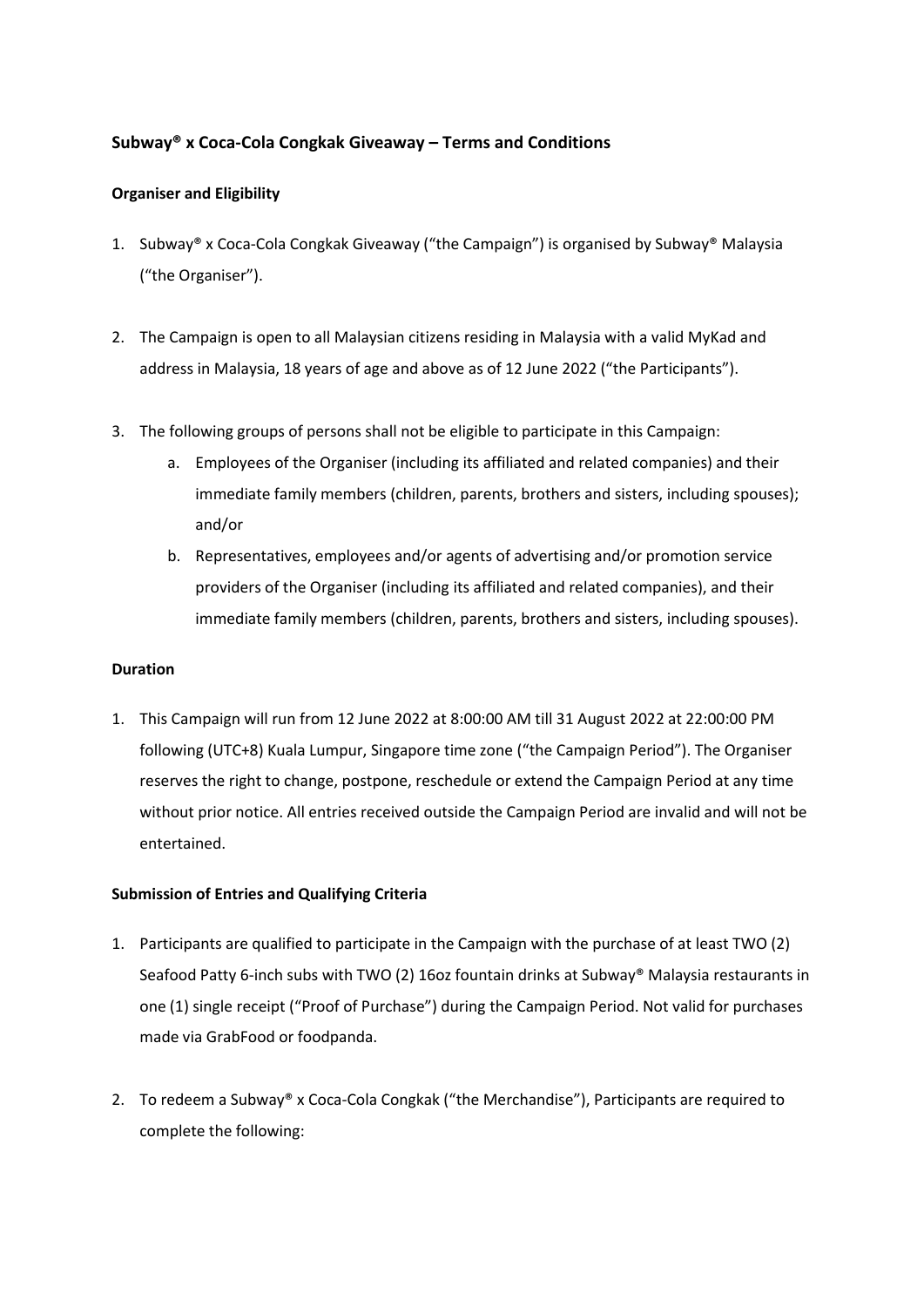- a. Purchase TWO (2) Seafood Patty 6-inch subs with TWO (2) 16oz fountain drinks at Subway<sup>®</sup> Malaysia restaurant in one  $(1)$  single receipt to be entitled for redemption.
- b. Visit <https://subwayisfresh.com.my/subway-giveaway/> and fill up the e-submission form with the following details:
	- Name
	- E-mail Address
	- Contact Number
	- Delivery Address
	- NRIC Number [last 4 digits]
	- Receipt Number [last 4 digits]
	- Upload Proof of Purchase
- 3. All entries will only be deemed qualified when the Participant's details are complete on the submission form. Participants must ensure that the details provided in the submission form are true, accurate, current and complete with Proof of Purchase. The Organiser will not entertain any request by Participants to amend any errors made by Participants in the form submitted.
- 4. The Organiser reserves the right to reject any incomplete forms and/or forms containing wrong particulars without prior notice to Participants.
- 5. Participants are advised to provide valid and complete personal information, especially contact number and e-mail address, in the event any further information is needed in the redemption process. The Organiser accepts no responsibility for any inaccurate name or delivery address information provided by the Participants, which results in the Merchandises not received in accordance with these terms and conditions.
- 6. The Organiser reserves the right to automatically disqualify entries without Proof of Purchase, or entries with Proof of Purchase found to be modified, incorrect, incomplete, unreadable, or containing invalid details.
- 7. The Proof of Purchase receipt must be original and dated during the Campaign Period. Original Proof of Purchase must be retained within the Campaign Period, the Organiser reserves the right to request for Proof of Purchase during redemption.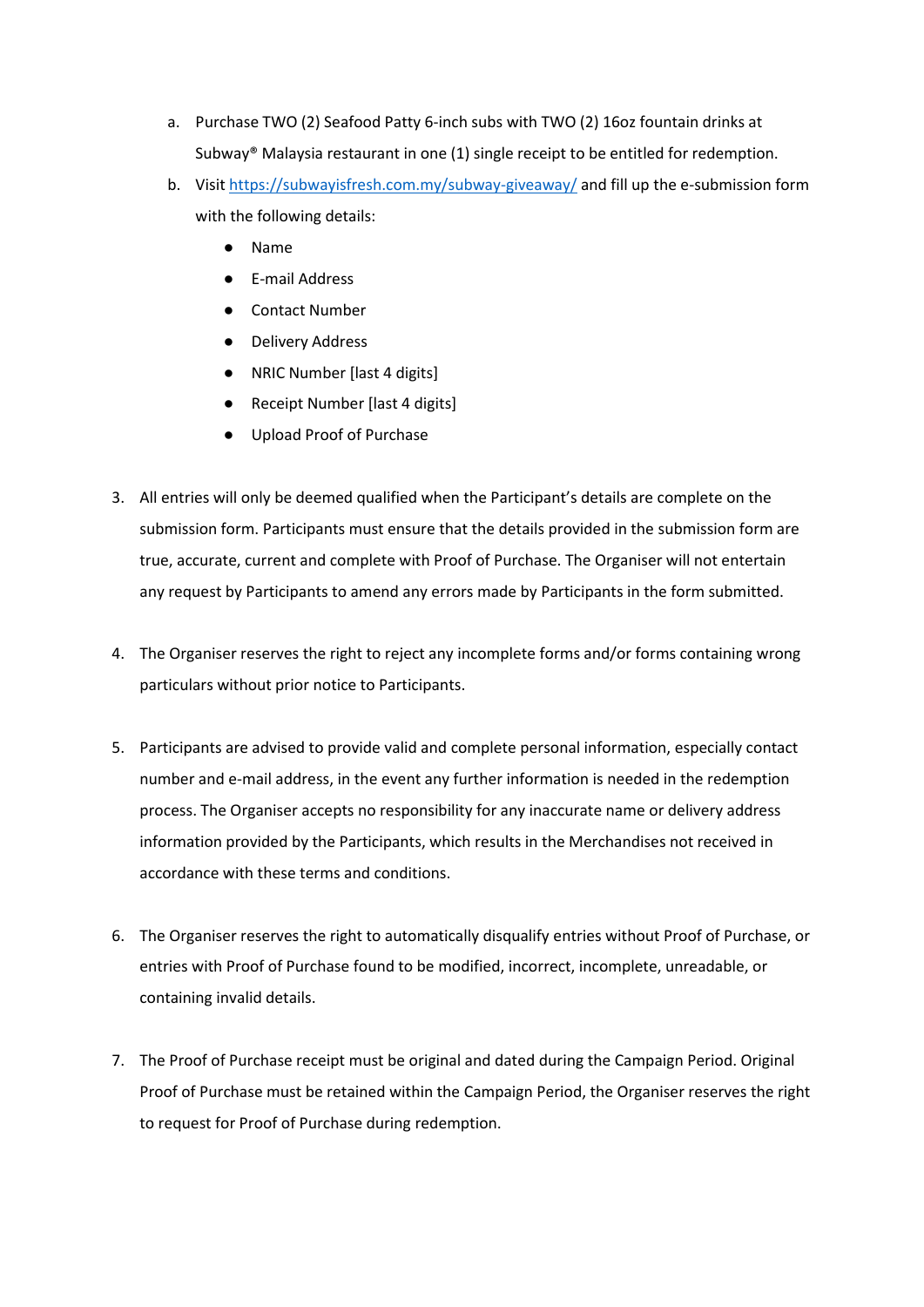#### **Merchandise Redemption**

- 1. 4,000 units of Subway® x Coca-Cola Merchandise to be given away in both Peninsular and East Malaysia.
- 2. Redemption is limited to the first 4,000 submissions only on a first-come, first-served basis, while stocks last. Limited to ONE (1) redemption per Proof of Purchase during the Campaign Period.
- 3. Merchandises will be delivered to the addresses provided by Participants within 12 weeks from Participants' submission dates. Merchandises to East Malaysia may take a longer delivery lead time. Merchandises will be delivered at the Organiser's choice of shipping method.
- 4. The Organiser shall not be held liable for any risk, loss or damage to the Merchandises once handed over to the courier services. Merchandises will not be replaced in the event that it is lost, damaged and stolen after it has been posted out by the Organiser.
- 5. The Organiser shall reserve the right, at its absolute discretion, to substitute the Merchandises with that of similar value, at any time without prior notice. The Merchandise is given on "as is" basis and is not exchangeable for cash, credit, other items or voucher, in part or in full.
- 6. All Participants must abide by the terms and conditions of the parties arranging and/or providing for the Merchandise and the terms and conditions attached to the Merchandise, if any.
- 7. In case of any dispute, the Organiser reserves the right to make the final decision. The Organiser's decision is final and binding no further correspondences or appeal will be entertained.
- 8. All pictures and/or images of the Merchandise found in any advertising and marketing material are for illustration purposes only and may be different from the actual products.

### **Liability & Responsibility**

1. Participants shall assume full liability and responsibility in case of any accident, injury, damage, claim or even death resulting from participation in this Campaign, and from redemption and usage of the Merchandise.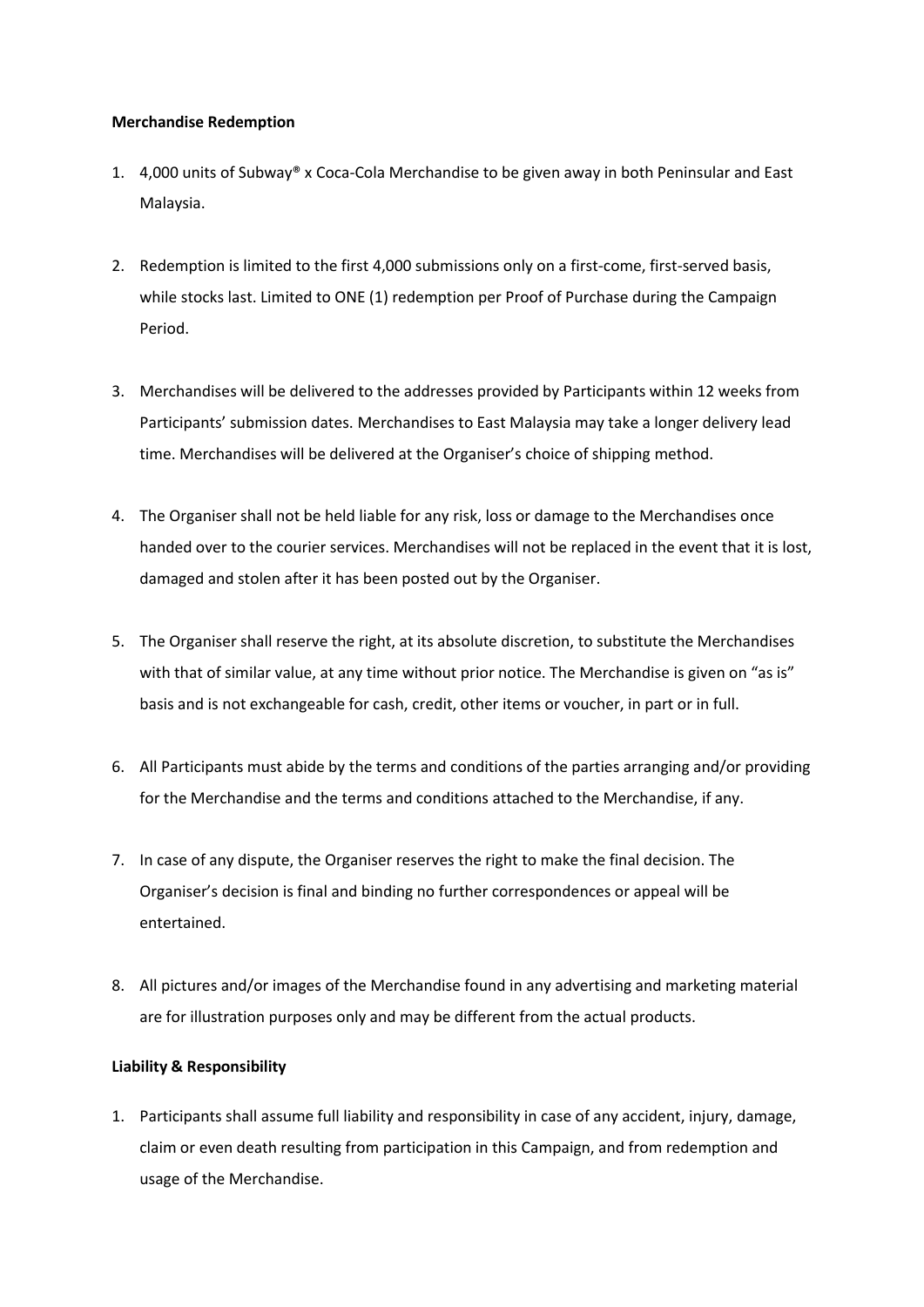- 2. By participating in this Campaign, Participants consent to give their personal information and the Organiser reserves the right to publish, use the winners' names and/or photographs plus their entries for purposes of publicity, advertising and/or trade without further compensation or notice and each Participant is not entitled to make any claims for the use of their entries by the Organiser.
- 3. The Organiser collects personal identifiable information to provide services or to correspond with the Participant. This information is stored in a manner appropriate to the nature of the data by the Organiser and is used to fulfil the Participant's request(s). By submitting the Participant's personal information, the Organiser deems that permission is given to the Organiser and/or its authorised agents to use this information for the purpose of present and future marketing and promotional purposes and to improve its products and services. The Participant's information will not be provided or shared with unauthorised third parties for their use.
- 4. The Organiser shall not be held liable or responsible for any delay and/or failure in the receiptof entry due to the inability of the respective Internet Service Provider [ISP] company and/or telecommunication network to provide timely and/or efficient internet and/or telecommunication services.
- 5. By participating in this Campaign, Participants agree to be bound by the official Terms and Conditions, and decisions of the Organiser.
- 6. The Organiser reserves the right to amend, delete or add to these Terms and Conditions without any prior notice at any time and the Participants shall be bound to such changes.
- 7. The Organiser's decision is final. Any correspondence or disputes will not be entertained.

### **Other Terms & Conditions**

1. All entries submitted must be original and shall not breach any intellectual property rights belonging to any party. The participants shall not pose, distribute, reproduce or submit in any way whatsoever, any materials containing any other party's intellectual property rights, including but not limited to copyrights, or other proprietary information owned by another party